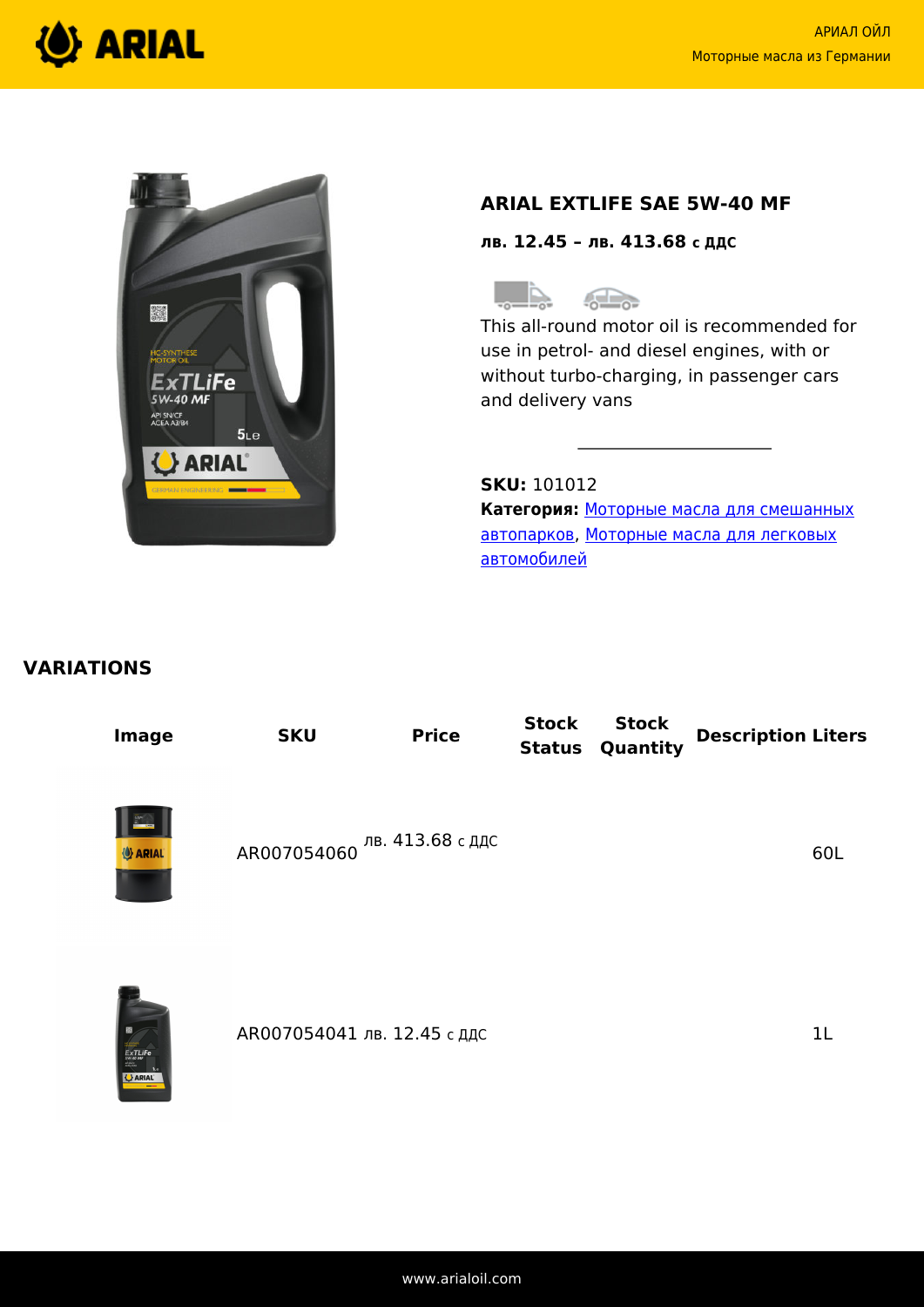

| <b>Image</b>                                                                           | <b>SKU</b>                  | <b>Price</b> | <b>Stock</b><br><b>Status</b> | <b>Stock</b><br>Quantity | <b>Description Liters</b> |
|----------------------------------------------------------------------------------------|-----------------------------|--------------|-------------------------------|--------------------------|---------------------------|
| $ExTairFe$ <sub>sw-40</sub> $MF$<br>AN SHOP<br>5 <sub>Le</sub><br><b>U</b> ARIAL<br>-- | АR007054020 лв. 53.46 с ддс |              |                               |                          | 5L                        |

# **ОПИСАНИЕ ПРОДУКТА**

This motor oil is based on high quality solvent refined mineral and synthetic base oils. By adding a well balanced choice of additives the following properties are obtained:

- a high and stable viscosity index
- a fast cold start
- a strong resistance against oxidation
- a good detergency and dispersion
- a safe lubrication film at high temperatures
- a strong protection against wear, corrosion and foaming

#### **Application:**

This all-round motor oil is recommended for use in petrol- and diesel engines, with or without turbocharging, in passenger cars and delivery vans.

#### **Performance Level:**

ACEA A3/B4 API SN/CF MB 229.1 VW 501.01/505.00

### **Typicals:**

Density at 15 °C, kg/l: 0,852 Viscosity -30 °C, mPa.s: 5470 Viscosity 40 °C, mm²/s: 85,20 Viscosity 100 °C, mm²/s: 14,20 Viscosity Index: 172 Flash Point COC, °C: 220 Pour Point, °C: -39 Total Base Number, mgKOH/g: 10,2